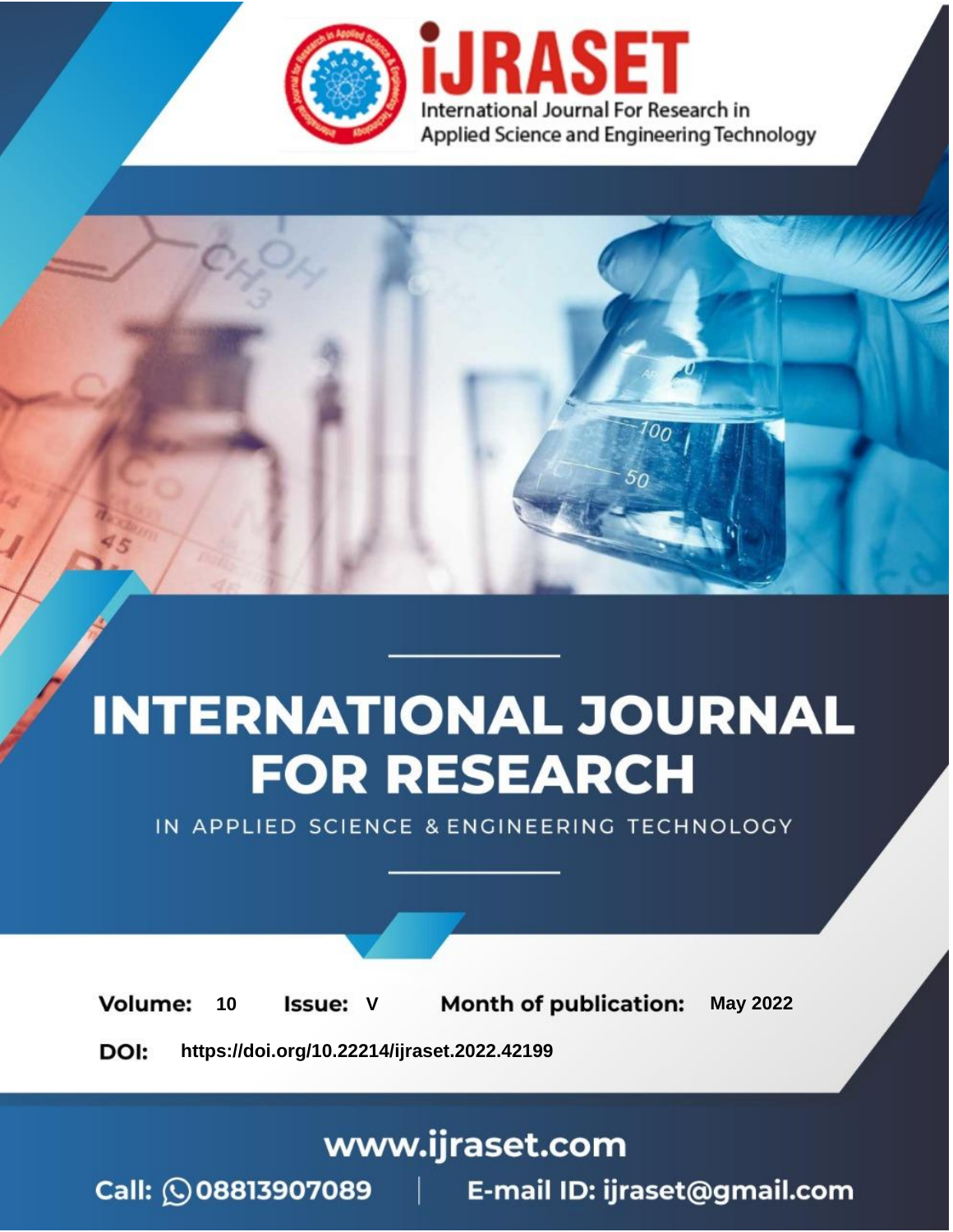### **Violation of Water-Electric Exchange in Patients with Nospecific Ulcerative Colitis Before Total Colectomy**

Abdiev Kattabek Makhmatovich<sup>1</sup>, Ashurov Shavkat Iskandarovich<sup>2</sup>, Kilichev Rashid Negmatovich<sup>3</sup>

*<sup>1</sup>Associate Professor of the Department of Hematology, Samarkand State Medical University 2 Samarkand regional medical multidisciplinary center, Head of department proctology <sup>3</sup>Resident doctor, Proctology Department, Samarkand Regional Multidisciplinary Medical Center, Samarkand, Uzbekistan*

*Abstract: Inflammatory diseases of the colon - ulcerative colitis and Crohn's disease are an urgent surgical problem. The paper presents an analysis of surgical interventions for ulcerative colitis and Crohn's disease over the past 12 years based on the materials of the First Republican Clinical Hospital in Izhevsk. Indications for one-stage and multi-stage radical operations for nonspecific ulcerative colitis and Crohn's disease have been developed. The indications for emergency, urgent and planned indications for inflammatory diseases of the large intestine have been clarified. Performing radical multi-stage operations for ulcerative colitis and Crohn's disease can reduce mortality, improve treatment outcomes, prognosis and quality of life. Keywords: inflammatory diseases of the colon, ulcerative colitis, Crohn's disease.*

#### **I. INTRODUCTION**

Inflammatory bowel diseases (IBD) - ulcerative colitis (UC) and Crohn's disease (CD) are among the most severe and dangerous diseases of the gastrointestinal tract, represent an urgent clinical problem associated with an increase in the number of patients, the complexity of choosing the optimal treatment tactics, an increase in the economic costs of treatment [1; 2; 5]. The prevalence of nonspecific ulcerative colitis (number of patients) is 40-117 patients per 100,000 inhabitants. The prevalence of Crohn's disease is 30-50 cases per 100,000 inhabitants. The greatest number of cases occurs in the age of 20-40 years, that is, in the socially and economically productive part of the population. The highest mortality rates are observed during the first year of the disease due to cases of extremely severe fulminant course of the disease and 10 years after its onset due to the development of colorectal cancer [4]. Undoubtedly, surgery for UC and CD is the main and most crucial moment in the struggle for the patient's life in severe diseases. The choice of surgical intervention largely determines the outcome and prognosis of the future life of patients. The first report on the surgical treatment of ulcerative colitis in Russia belongs to V.A. Oppel, who in 1907 at a meeting of the Society of Russian Doctors made a report on the topic: "On the question of the surgical treatment of chronic ulcerative colitis." Performed mainly cecostomy and appendicostomy. After the work of Brook, who proposed a method for the formation of an ileostomy, Koch introduced a reservoir ileostomy into practice [1; 2]. Over the past decades, the view of providing surgical care to patients with ulcerative colitis has undergone significant evolutionary development [3; 6].

#### **II. PURPOSE OF THE STUDY**

Clarify the indications for surgical interventions in inflammatory diseases of the colon.

#### **III. MATERIALS AND METHODS**

The work was performed in the clinic of faculty surgery of the State Budgetary Educational Institution of Higher Professional Education. The paper analyzes the results of treatment of 110 patients with IBD who have been treated for the last 12 years (2000- 2012), of which 20 patients underwent surgical interventions. The age of the patients ranged from 16 to 75 years. The mean age of follow-up was 40±9.8 years. There were 62 men and 48 women. The duration of the disease ranged from 2 to 25 years and averaged 15.4±3.2 years. The frequency of exacerbations varied up to 1-2 times a year. The complex of therapeutic measures included medical and surgical methods. With conservative treatment, the following were prescribed: glucocorticoids (prednisolone, metipred, soluedrol, etc.), sulfasalazine, salofalk, mesalazine, azathioprine, infliximab, antibacterial and antimycotic therapy, vitamin therapy. According to the indications, drugs were prescribed that improve the rheological properties of blood (chimes, pentoxifylline); metabolic therapy (solcoseryl, actovegin, aloe); enzymes (wobenzym, mezim-forte). Surgical interventions were performed in 20 patients.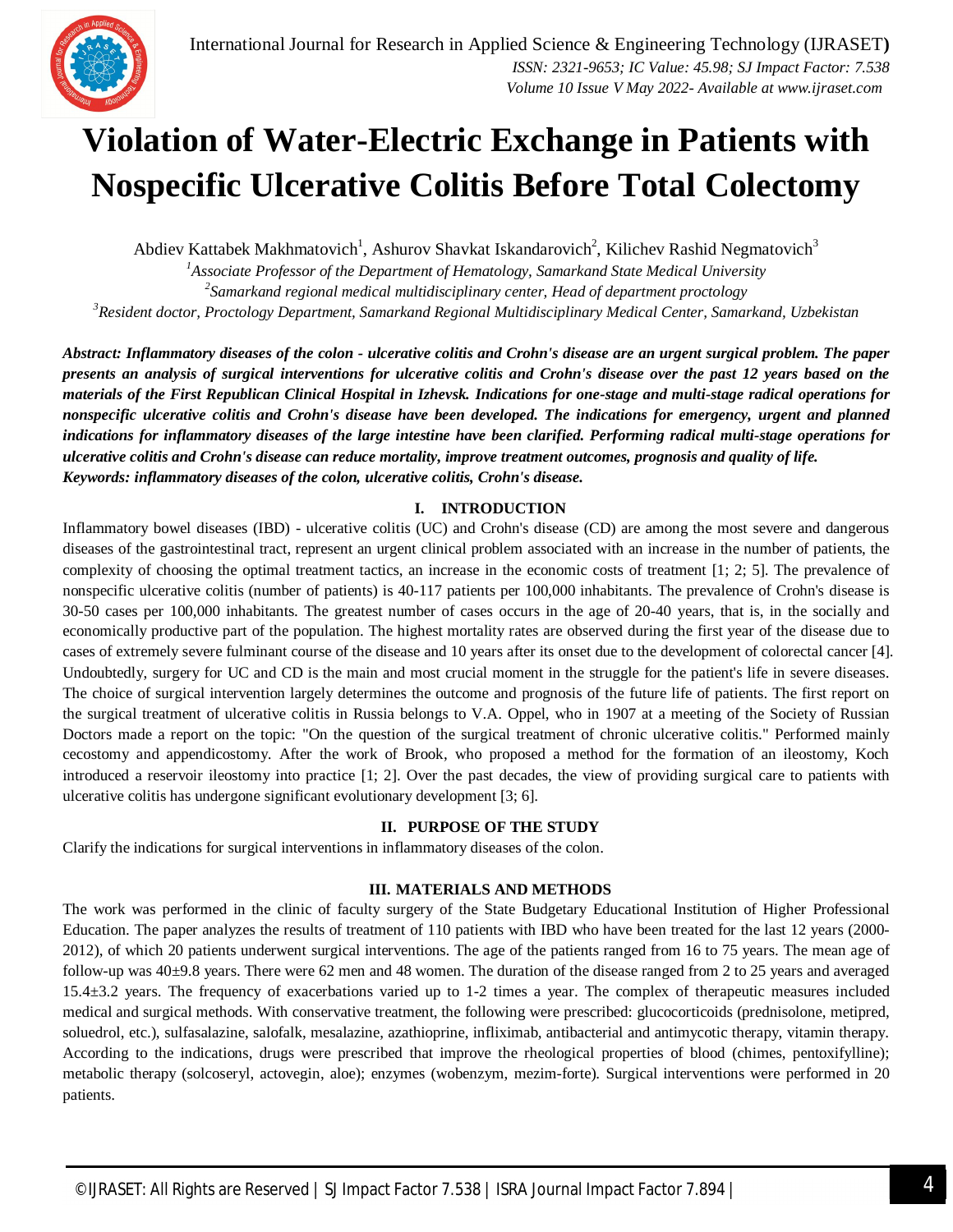

International Journal for Research in Applied Science & Engineering Technology (IJRASET**)**

 *ISSN: 2321-9653; IC Value: 45.98; SJ Impact Factor: 7.538 Volume 10 Issue V May 2022- Available at www.ijraset.com*

The analysis of surgical interventions in the proctology department of the 1st Republican Clinical Hospital from 2000 to 2012 was carried out and indications for emergency, urgent and planned surgical interventions for IBD were developed. Indications for emergency operations: 1) intestinal perforation, peritonitis; 2) intestinal obstruction. Indications for urgent operations: 1) profuse colonic bleeding; 2) abscesses of the abdominal cavity; 3) acute toxic dilatation of the colon. Indications for planned operations: 1) hormone-resistant, resistant to cytostatics and infliximab forms; 2) high and medium degree of dysplasia of the intestinal epithelium with a disease duration of more than 10 years; 3) degeneration into cancer. In UC, the operation of choice is coproctectomy with the formation of an ileostomy on the anterior abdominal wall. But meeting the dictates of the times, technical and anesthesiology capabilities, the tasks of social rehabilitation should be considered an operation - colproctectomy with ileoanal anastomosis and the formation of a reservoir from the small intestine. Is it always possible to perform this operation at the same time and should we strive for this? Yes, such operations are performed, with a lot of accumulated experience, in specialized centers, with a strictly verified condition of the patient. But if there are any, even minimal doubts, the operation is performed in several stages.

#### **IV. RESULTS**

The patients were operated on after preoperative preparation aimed at correcting dysfunctions of vital organs. The performed surgical interventions in patients are single-stage and multi-stage, which provided positive immediate and long-term results. There were no lethal postoperative outcomes. There were no lethal postoperative outcomes. Surgical interventions are shown in Table 1.

| Operations                                  | Number of operated sick |      |
|---------------------------------------------|-------------------------|------|
|                                             | Abs.                    | $\%$ |
| One-stage coproctectomy, ileostomy          |                         | 40   |
| Videolaparoscopic colproctectomy, ileostomy |                         |      |
| Multi-stage colproctectomy                  |                         | 45   |
| Multi-stage colproctectomy with a reservoir |                         | 10   |
| Total                                       | 20                      | 100  |

#### Table 1. Surgical interventions in patients with non-specific ulcer colitis

In the process of postoperative treatment of patients, the principle of an integrated approach was observed. All patients received adequate infusion-transfusion therapy, antibiotic therapy, vitamin-energy complex, prednisolone, sulfasalazine, nutritional support, antibacterial drugs. The implementation of radical surgical interventions for inflammatory diseases of the large intestine made it possible to reduce mortality from 10% to 1.6%.

Let's take a clinical example. Patient Sh., aged 33, was diagnosed with ulcerative colitis at the age of 14. He was repeatedly treated in the coloproctological department with UC, total lesion, severe severity. Always on admission complained of severe weakness, loose stools up to 12-15 times a day with an admixture of blood. The condition is severe, pale, cachexic. Conducted basic therapy with a short-term effect. The patient categorically refused the repeatedly proposed operation. At the next admission, the condition is serious. A digital examination reveals a bumpy, dense, circular formation, the lower edge of which is 6-7 cm. The result of a biopsy is a highly differentiated adenocarcinoma (malignant villous tumor). Tumor glands in the vascular-stromal core of the tumor. Performed irrigoscopy - signs of UC, total lesion; BL rectum; dolichosigma, dilatation of the colon. With a diagnosis: highly differentiated adenocarcinoma of the rectum; chronic ulcerative colitis, total lesion, severe course; deforming osteoarthritis III stage. both knee joints, insufficiency of function of the joints of the III degree, osteoporosis of the femur and tibial bones; osteoporosis of the knee-femoral joints; urolithiasis, stone in the lower third of the right ureter, hydronephrotic transformation of the right kidney, afunctioning right kidney; chronic non-obstructive bronchitis without exacerbation, respiratory failure - 0; myocardial dystrophy, chronic heart failure - 0; anemia III stage; cachexia, the patient was operated on. Completed: colproctectomy, terminal ileostomy, right-sided nephrectomy. On examination, the entire large intestine is dense, with no folds, shortened. At 6 cm from the anal canal and for 15 cm there is a circular tuberous tumor (Fig. 1).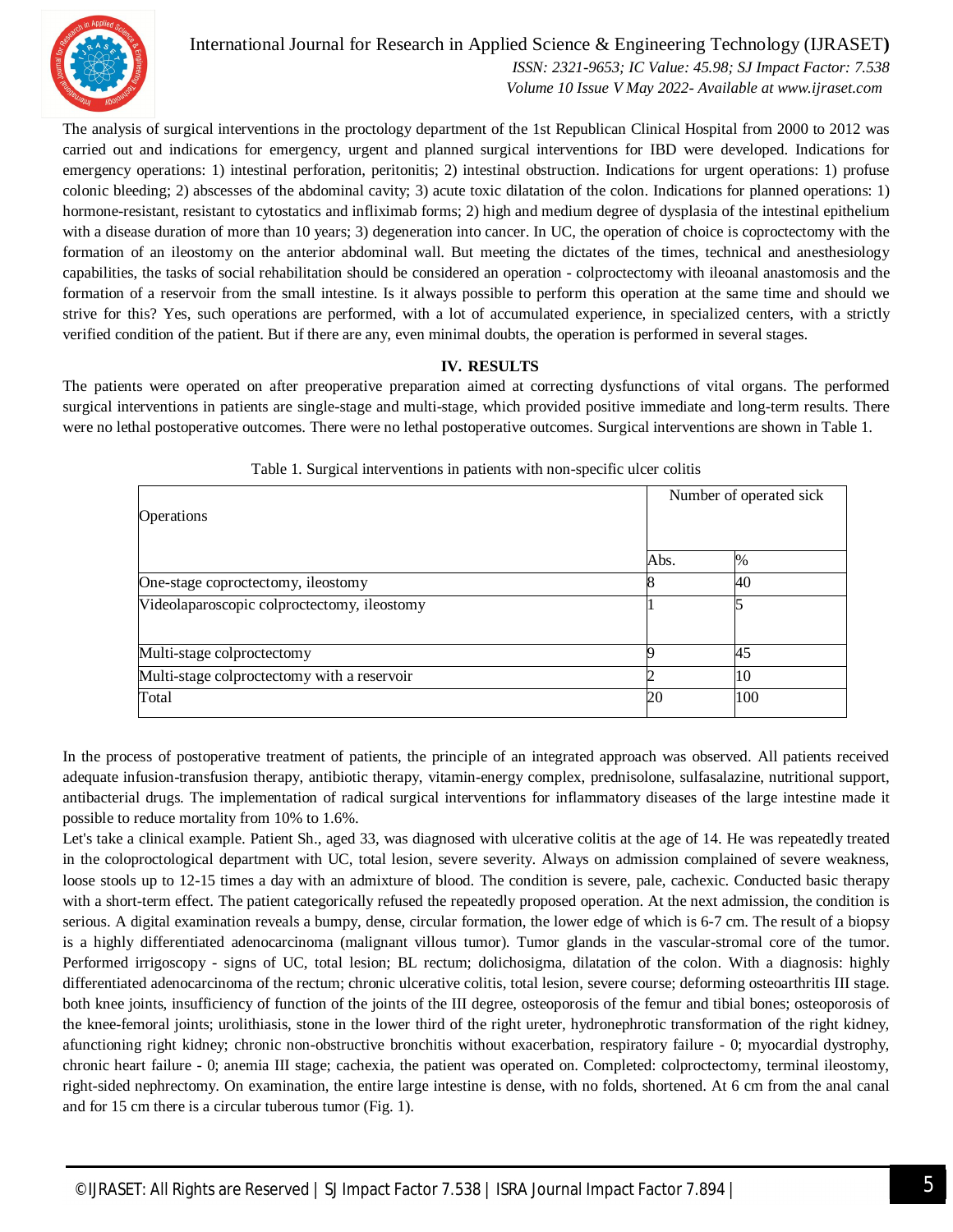

International Journal for Research in Applied Science & Engineering Technology (IJRASET**)**  *ISSN: 2321-9653; IC Value: 45.98; SJ Impact Factor: 7.538 Volume 10 Issue V May 2022- Available at www.ijraset.com*



Figure 1. Rectal cancer in a patient with UC

Metastases were not detected. Histological examination of the preparations showed mucinous adenocarcinoma of the rectum with the germination of all layers of the organ wall, the formation of implantation metastases along the serous membrane. In the kidney tissue, there is a picture of chronic pyelonephritis with an outcome in nephrosclerosis, cystic transformation of the pelvis. The postoperative period proceeded without complications. Discharged in a satisfactory condition. At the control examination after 1.5 years feels satisfactory, increased body weight.

#### **V. CONCLUSION**

1. Indications for planned radical surgical interventions in inflammatory diseases of the colon are: hormone-resistant forms, resistant to cytostatics and infliximab, high and moderate degree of dysplasia of the intestinal epithelium with a disease duration of more than 10 years, degeneration into cancer. 2. Performing multi-stage surgical interventions for inflammatory diseases of the colon has reduced mortality, improved treatment outcomes, prognosis and quality of life.

#### **REFERENCES**

- [1] Adler G. Crohn's disease and ulcerative colitis. M. : Geotar-Med, 2001. 528 p.
- [2] Belousova E.A. Ulcerative colitis and Crohn's disease. Tver: Triada, 2002. 128 p.
- [3] Vorobyov G.I. Surgical treatment of complications of nonspecific ulcerative colitis / G.I. Vorobyov, N.V. Kostenko, T.L. Mikhailova, L.L. Kapuller, V.V. Veselov // Russian Journal of Gastroenterology, Hepatology, Coloproctology. - 2003. - T. 13, No. 1. - P. 73-80.
- [4] Kanshina O.A. Nonspecific ulcerative colitis in children (and adults) / O.A. Kanshina, N.N. Kanshin. M. : Bioinformservis, 2002. 212 p.
- [5] Farrell R. Ulcerative colitis / R. Farrell, M. Peppercorn // Intern. honey. magazine 2003. V. 6, No. 1. P. 73-80.
- [6] Gassull M., Esteve M. Steroid unresponsiveness in inflammatory bowel disease // Advanced therapy of inflammatory bowel disease (ed. by Bayless T.M., Hanauer S.B.). - London: B.C. Decker, 2001. - P. 133-137.
- [7] Madasheva AG, Makhmudova AD. Biochemical parameters in patients with hemophilia with muscle pathologies before and after treatment. Young Scientists Forum, 2021;(4):233-238.
- [8] Madasheva AG, Zhuraeva MZ. Biochemical indicators and complex treatment of patients with psoriasis with therapeutic plasmapheresis. Achievements of science and education, 2019;10(51):78-82.
- [9] RABIMKULOVNA, S. G., FARMANOVNA, I. E., & RAJABBOYEVNA, A. R. FUNCTIONAL DISORDERS IN PATIENTS WITH UNCONTROLLED BRONCHIAL ASTHMA.
- [10] Ахмедова, Г. А., Ибрагимова, Э. Ф., & Арслонова, Р. Р. (2021). ЗНАЧИМОСТЬ МАТРИКСНЫХ МЕТАЛЛОПРОТЕИНАЗ В РАЗВИТИИ ХРОНИЧЕСКОЙ СЕРДЕЧНОЙ НЕДОСТАТОЧНОСТИ. Scientific progress, 2(1), 1541-1544.